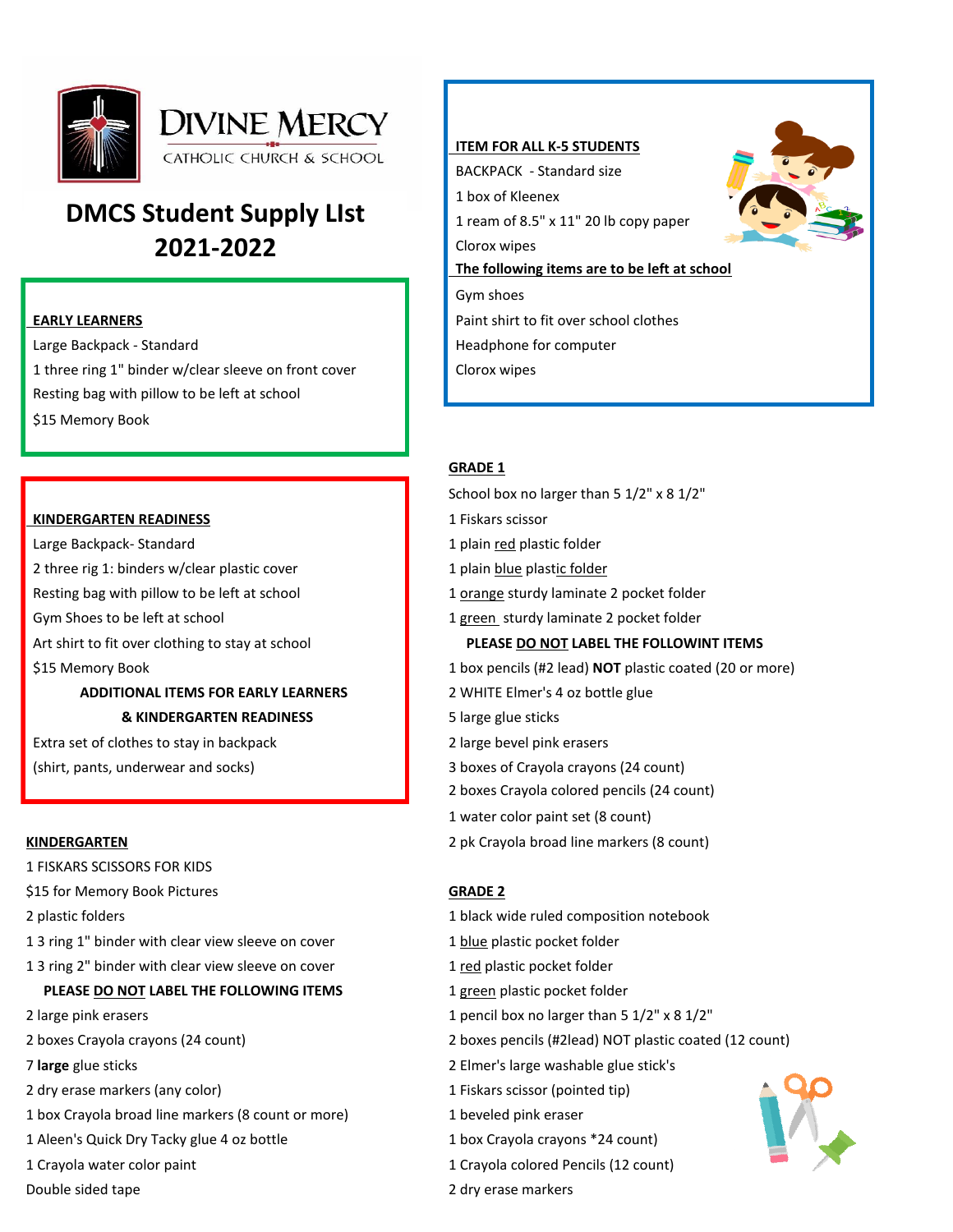### **GRADE 3**

- 
- 
- 1 green laminated pocket folder 1 small manual pencil sharpener
- 1 yellow laminated pocket folder 1 yellow highlighters 1 yellow highlighters
- 1 blue laminated paper pocket folder 2 red pens
- 
- 1 pkg wide ruled loose leaf paper (70 count) 1 dry eraser
- 
- 
- 1 Crayola water color set (8 count) 1 glue bottle
- 1 box crayons fir the classroom (24 count) 2 large glue sticks **OR** 4 small ones



# **GRADE 4**

Pencil pouch

- 1 pkg **4"x6"** index cards 2 large pink erasers
- 1 pkg wide lined loose leaf paper (100 count) 1 Fiskars scissors (medium size)
- 
- 
- 1 green laminate paper pocket folder 1 box Crayola markers (8 count)
- 
- 1 purple laminate paper pocket folder 1 **LARGE** glue stick
- 3 wide ruled spiral notebook (70ct) 3 holes punched 2 **RED** pens
- $\rightarrow$  (one <u>red</u>, one color of choice) 2 highlighters
- 
- 1 small manual pencil sharpener be purchased through DMCS)
- 
- **OR** 2 box pencils 12 count (32 lead) **NOT** plastic coated
- Fiskars scissors (medium size) 1 box 12 count (#2 lead) **NOT** plastic coated
- 1 Red laminated pocket folder 6 pencil top erasers **OR** 2 large pink erasers
	-
	-
	-
- 1 purple laminated paper pocket folder 4 dark colored dry eraser markers (medium tip)
	-
- 1 wide ruled spiral notebook (70 count) 1 box Crayola broad tip markers (10-12 count)
- Pencil box 1 box Crayola colored pencils (24 count)
	-
	-



- 
- 
- 1 yellow plastic pocket folder 4 low odor black expo fine tip dry erase markers
- 1 red laminate paper pocket folder 1 box Crayola colored pencils (12 count)
	-
- 1 blue laminate paper pocket folder 1 **DO NOT LABEL THE NEXT THREE ITEMS**
	-
	-
	-
- 1 extra large/jumbo book cover \*recorder for music(may be reused from 3rd grade **OR** may
	-
- 1 box pencils 20 count (#2 lead) **NOT** plastic coated \*\*Assignment Notebook must be purchased at DMXCS \$4.00





- Pencil pouch (not boxes\_ **1 pkg 4"x 6"** index cards
- 1 wide ruled spiral notebook (choice color) 2 highlighters
- 2 composition notebooks (100 count) 1 small manual pencil sharpener
- 1 yellow plastic folder \*\* Assignment Notebook must be purchased at DMCS

# 1 blue plastic folder **PLEASE DO NOT LABEL THE FOLLOWING ITEMS**

- 1 red plastic folder 1 pkg 200 count loose leaf paper **OR** 2 pkgs 100 count
- 1 Fiskars scissor 4 expo fine low odor dry erase markers
- 1 box Crayola colored pencils (12 or more) 2 red stick pens
- 1 **x-large** cloth book cover 2 4 oz white glue bottles
- 1box pencils (#2 lead) **NOT** plastic coated (12 count) 2 glue sticks
- 2 beveled erasers

**GRADE 5**